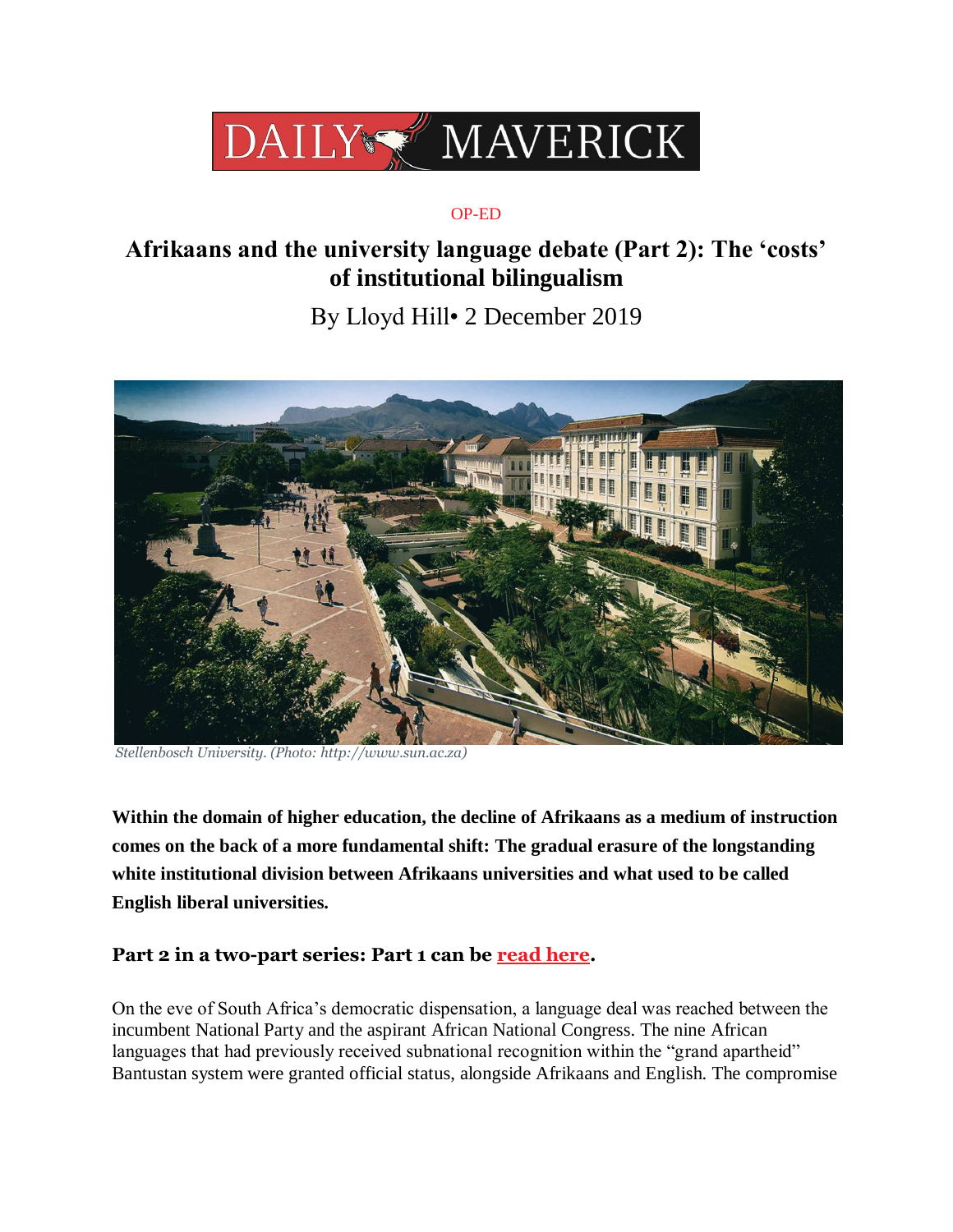was articulated in Section 3(2) of the interim Constitution (1993), which came to be known as the "non-diminution clause":

"Rights relating to language and the status of languages existing at the commencement of this Constitution shall not be diminished, and provision shall be made by an Act of Parliament for rights relating to language and the status of languages existing only at regional level, to be extended nationally in accordance with the principles set out in subsection (9)."

Neither this clause nor the Section 3(9) commitment to the "promotion of the equal use" of languages made it into the new (1996) Constitution, for good reason. Presented as the core principle underpinning a progressive commitment to multilingualism, the non-diminution clause was in fact the constitutional equivalent of a perpetual motion machine. The 1993 compromise was unworkable, because the concept of "languages" that underpinned the commitment to "equal use" was fundamentally flawed. Ideas about "language equality" have, however, been central to the post-1994 debate on language in higher education.

The five recent Constitutional Court pronouncements on language policies in the university context, discussed in [my previous article,](https://www.dailymaverick.co.za/article/2019-11-19-afrikaans-and-the-university-language-debate-exploring-the-constitutional-court-judgments/) constitute an important new attempt to grapple with entropy in the system. While I am in broad agreement with the "lead" Constitutional Court arguments, i.e. the majority judgement (University of the Free State) and the consensus judgement (Stellenbosch University), I am also sensitive to the complex new sociolinguistic class dynamics that they manifest.

These two judgements suggest a rather clear general orientation: an expectation that expanded English-medium instruction will provide greater access to a very unequal university system. And from the specific arguments relating to the political and economic costs of the different bilingual forms of instruction at each university emerges a more general statement on the political economy of language in our higher education system. The economics of language is not very developed in South Africa, in part because economists and linguists tend to think of themselves as "hard" scientists with very clearly demarcated and mutually exclusive domains of expertise. In this article I therefore continue to develop the theme of "costs" — broadly defined to include both material and cultural costs — using three important conceptual distinctions to frame my argument.

#### **Thinking institutionally about languages**

To begin with, we need to make a distinction between languages as individual and institutional phenomena. There is no easy way to make this distinction, but it is a useful way of dealing with the common tendency to use a language label (e.g. English, Afrikaans, isiXhosa) to refer to a clearly defined group of people who share a "mother tongue" (e.g. English speakers, Afrikaners, amaXhosa). The term "mother tongue" tends to convey a sense of "languages" as discrete cultural containers. When used in this way, "language" papers over other dimensions of cultural identity (as I show below, with respect to race).

To think about "languages" as institutional phenomena is to recognise them as cultural and political projects. This recognition breaks with the organic analogy: the comparison with living things that underpins both popular ideas about language and an established scholarly tradition that treats linguistic diversity as a form of biodiversity.

In the South African context this notion underpins the idea that our official languages *ought* to develop to equality — rather like pot plants in an inert and greenhouse-like national space. This is problematic, first because "mother tongue" has a historical association with apartheid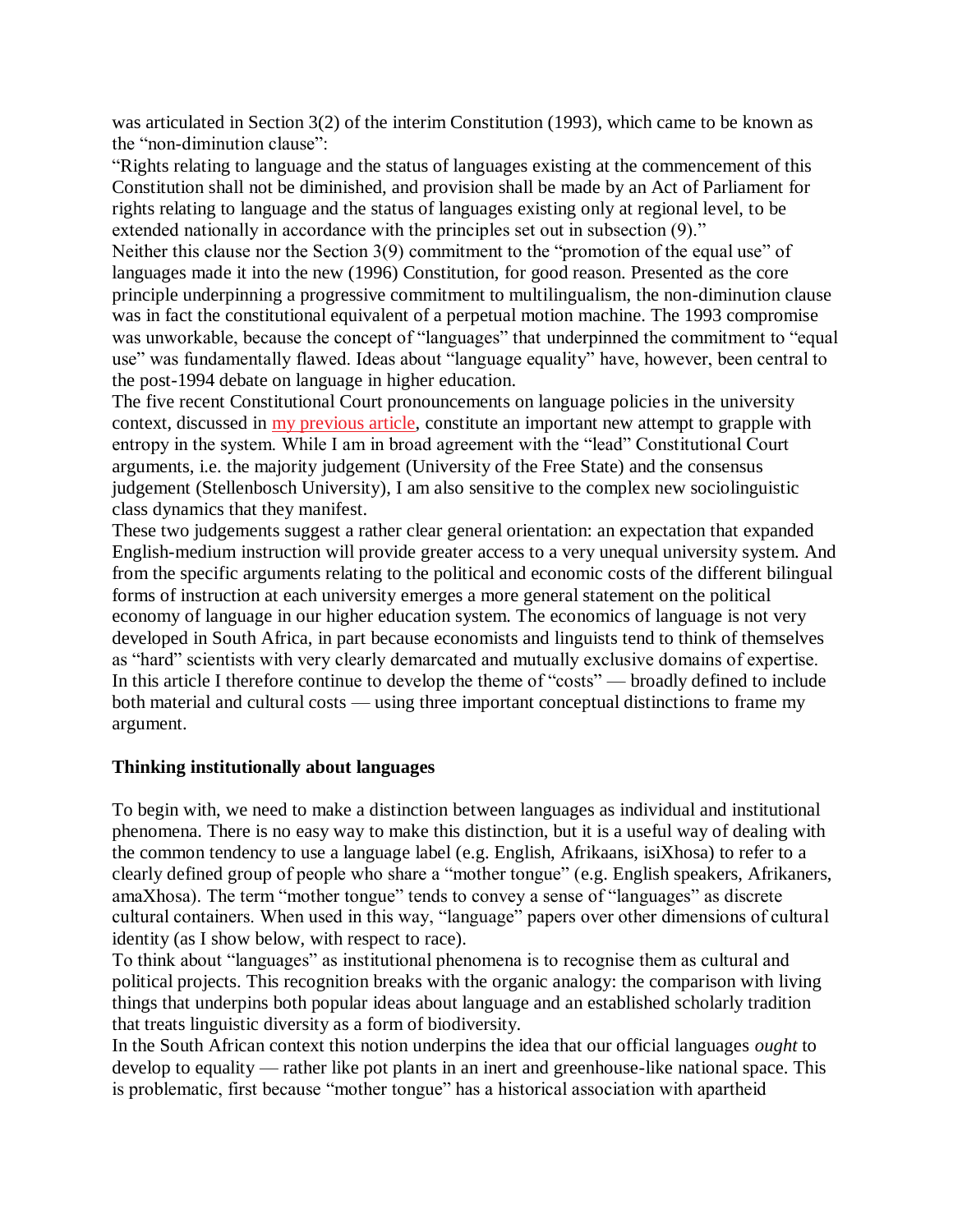education and the Bantustan system. The conceptual problems run deeper than this, however, to missionary-mediated ideas about language that originated in 19th-century European philology and nationalism. Most South Africans use more than one language and this use is mediated by political, economic and cultural institutions.

Law is the most obvious source of institutionalised languages. During our democratic transition, the 1993 and 1996 constitutions re-established common-sense language categories that had already enjoyed 50 years of legal recognition.

Another historically profound institutional source is the national census. One reason why race is still a "proxy for disadvantage" in South Africa is that our census categories for "race" and "language" are joined at the hip. "Race" is far older — dating back to the first census conducted by the Cape Colony in 1865. English and Dutch were first enumerated in 1918, ironically, the year in which our three oldest universities (Unisa, Stellenbosch University and the University of Cape Town) were formally established. But our current official African languages were first included in the census of 1946. It is significant that the 1996 census was the first to present independent questions on race and language to the whole South African population. In other words, all previous censuses presented four different questions on language to the four "population groups" — the census term for race. While this is an improvement of sorts, these census categories still perpetuate a widespread sense that both "races" and "languages" are natural things.

The way in which our census statistics are used also tends to reinforce the idea that our official languages (read as "mother tongues") correspond with 11 distinct "ethnic groups". The most recent (2011) census asked "which two languages does (name) speak most often in this household?" The following table shows the counts for *both* census categories.

| <b>Official languages</b>                | 1st choice |      | 2nd choice |      |
|------------------------------------------|------------|------|------------|------|
| IsiZulu                                  | 11587374   | 22%  | 2000952    | 4%   |
| IsiXhosa                                 | 8154258    | 16%  | 765900     | 1%   |
| <b>Afrikaans</b>                         | 6855081    | 13%  | 2653251    | 5%   |
| <b>English</b>                           | 4892625    | 9%   | 15881772   | 31%  |
| Sepedi                                   | 4618575    | 9%   | 723234     | 1%   |
| Setswana                                 | 4067250    | 8%   | 1060935    | 2%   |
| Sesotho                                  | 3849564    | 7%   | 1274307    | 2%   |
| <b>Xitsonga</b>                          | 2277150    | 4%   | 655992     | 1%   |
| SiSwati                                  | 1297044    | 3%   | 316698     | 1%   |
| Tshivenda                                | 1209390    | 2%   | 180618     | 0%   |
| <b>IsiNdebele</b>                        | 1090221    | 2%   | 428484     | 1%   |
| Sign language                            | 234654     | 0.5% | 90306      | 0.2% |
| 51770562<br>Total 2011 census population |            |      |            |      |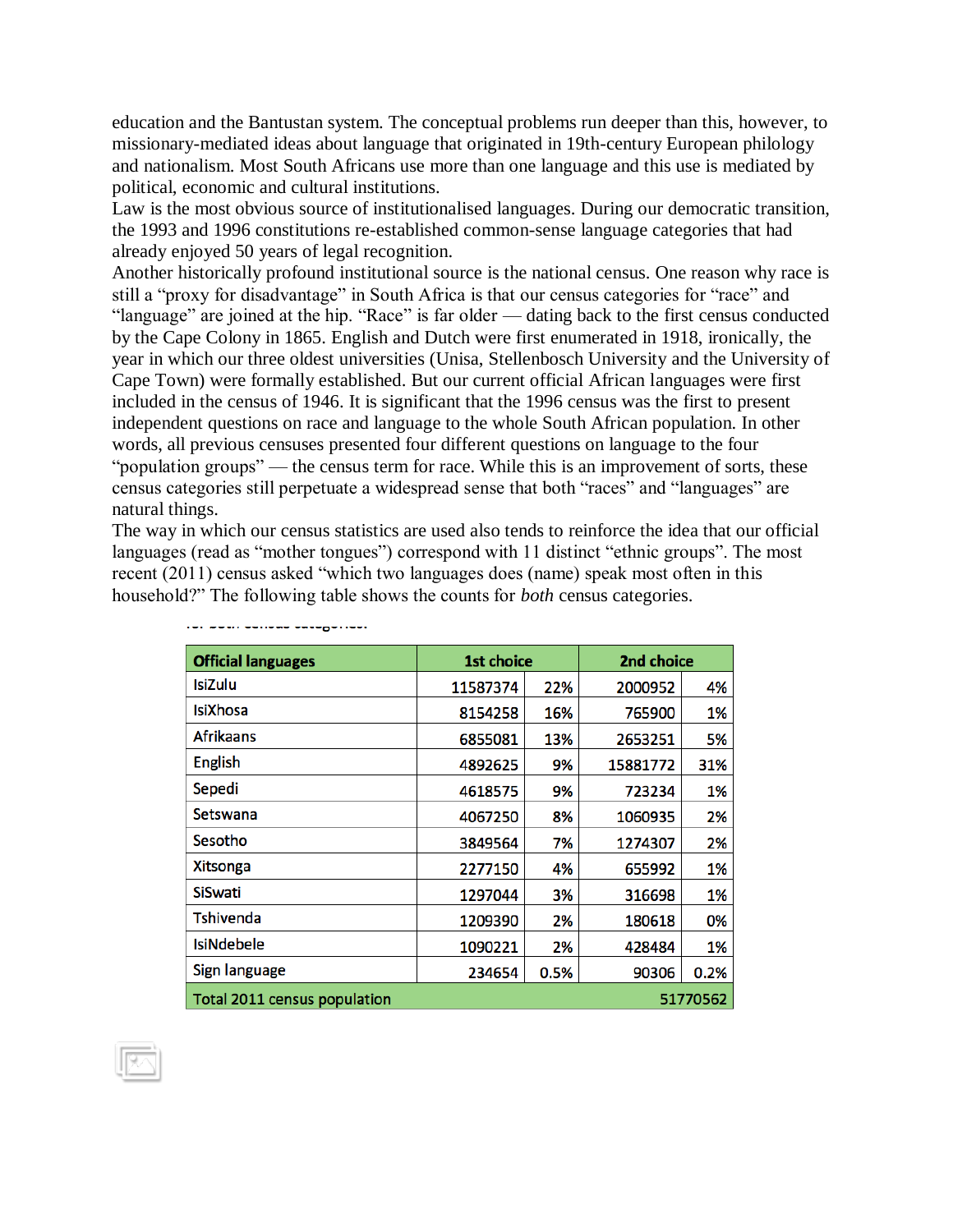The table is ordered in terms of first language statistics, as is the common practice. Typically, only the first response is counted, but if we count both responses we get a better sense of (1) the fact that most South Africans speak more than one language, and (2) the socioeconomic status that English has as a second-language *lingua franca*. The latter is no doubt weakly indicated as the question specifies "household" use and thus excludes the key domains of work and education. While the census is a powerful source of commonsense "languages", it nevertheless tends to reinforce a de-institutionalised sense of languages as aggregates of individual or household spoken competencies.

In their response to the recent Constitutional Court judgement on the Stellenbosch University language policy, Gelyke Kanse is reported to have argued that the ruling "will affect all mother tongues". The argument for mother-tongue instruction in higher education is particularly problematic, as it conflates the individual and institutional "uses" of languages at complex public institutions. At universities, this ignores the changing nature of academic work as a student moves from school to undergraduate studies (the domain that has tended to be the focus of attention in the Afrikaans *taaldebat*), and from undergraduate to postgraduate study and research. Moreover, this argument trades in a political market for popular ethno-nationalist stereotypes, as evident in the following extract from a letter that I came across in a local newspaper: "For what reasons, other than ulterior motives, would I as an Afrikaans speaker enrol at a predominantly Tswana, Zulu [or] English-speaking university…?" Like the hermetically sealed languages with which they are associated, these "universities" do not exist.

#### **Dual and parallel medium instruction**

In order to fully reckon with the institutional "costs" of language in the university system, we need to understand the recent history and political economy of university-level institutional bilingualism. The second key distinction is therefore between parallel and dual-medium instruction. At historically Afrikaans universities the former has involved the duplication of a lecture and/or tutorials, while the latter involves the use of both English and Afrikaans in one class. These two teaching strategies come with very distinctive costs.

As Stellenbosch University argued and the Constitutional Court has accepted, parallel medium instruction is more expensive — in terms of money and human resources. But why then, in the disputed 2014 language policy that Gelyke Kanse sought to reinstate, had the university suddenly opted for parallel-medium instruction? Because the cultural cost of the university"s preferred dual-medium model (involving the so-called "T-option") had become politically untenable. By "cultural cost" I mean the fact that dual-medium instruction assumes, as a condition of undergraduate enrolment, a high level of English-Afrikaans bilingualism. This tended to exclude students who did not have matric-certified competencies in English and Afrikaans, most of whom were black.

The wider politics of institutional bilingualism can be traced to the conflicts over strategy that emerged at Afrikaans universities in the post-1994 period. The newly elected ANC government favoured a shift to parallel-medium instruction at Afrikaans universities and by the end of the decade, three universities had followed this route: Rand Afrikaans University (now the University of Johannesburg); the University of Pretoria; and the University of the Free State. In the years after the 2002 passing of the national Language Policy for Higher Education, parallel-medium instruction was "ideologically unacceptable" at Stellenbosch University, because it was seen as unsustainable. While the demography of the Western Cape was used —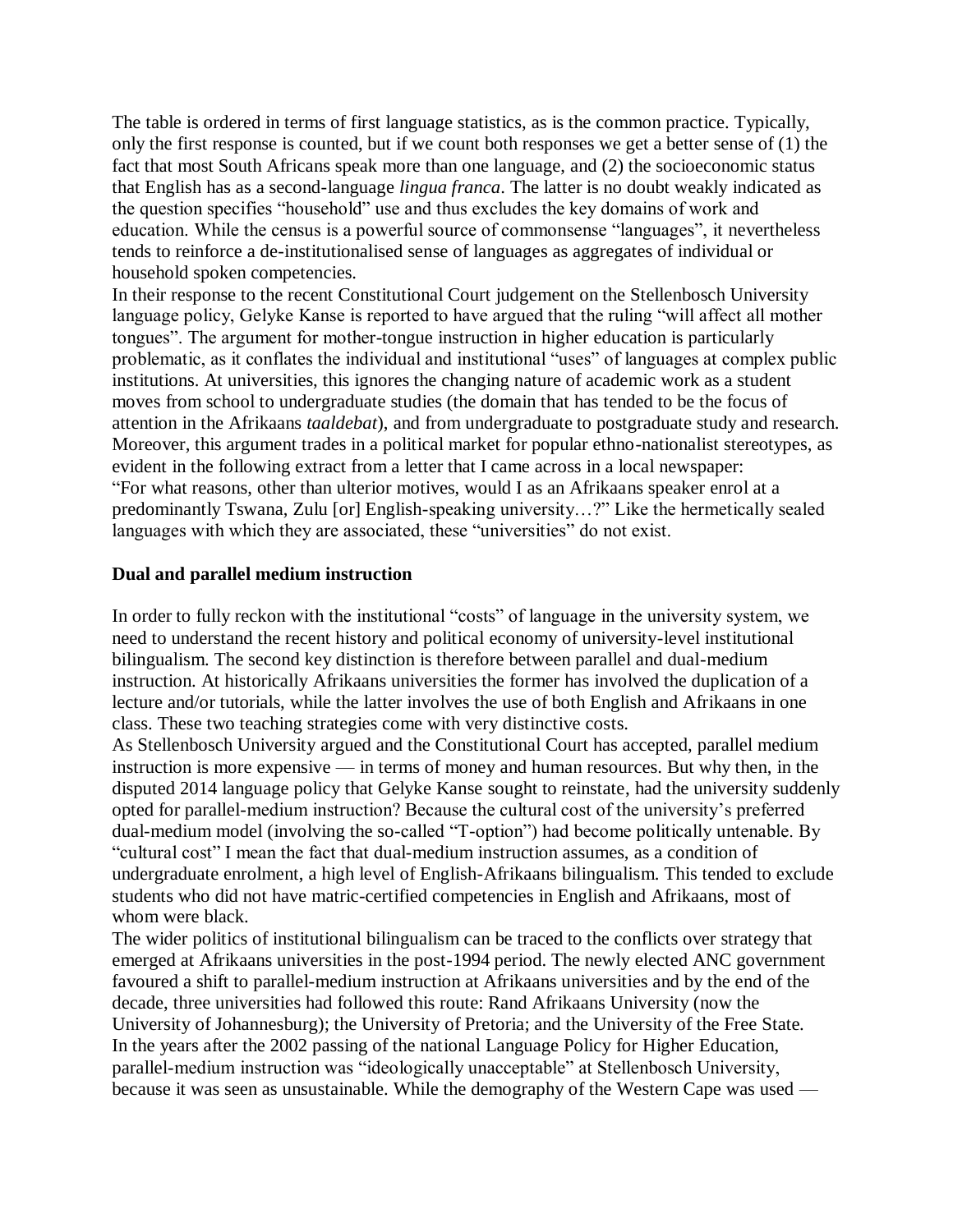rather expediently by white academics — to justify this position, many Afrikaans language activists were also concerned that a shift to parallel-medium instruction would prove too expensive and thus presage the decline of Afrikaans as an academic language. While the recent and long-term historical evidence seems to supports this concern, I would argue that this is one aspect of a more complex transition.

Within the post-1910 context of powerful English colonial institutions, the Afrikaner nationalist struggle tended to prioritise parallel-medium over dual-medium instruction — at schools. At universities however, scale and complexity made the situation somewhat different. After 1951 only two universities sustained institutional bilingualism for a prolonged period of time: Unisa"s reorientation to distance education involved parallel-medium instruction, while the University of Port Elizabeth (UPE, established in 1964) opted for dual-medium instruction.

UPE provides an interesting case study of the economic trade-off between apartheid language planning and racial segregation. The discipline-based model of dual-medium instruction that prevailed between 1964 and 1994 was initially not the preferred choice of local white Afrikaansspeakers. The National Party government's post-1959 extension of apartheid to higher education rendered the parallel-medium option too costly. The social and political costs of a racist system were, of course, discounted — until after 1994. Since 1994, however, both the social and economic costs of various models of English-Afrikaans institutional bilingualism have become increasingly apparent.

#### **Translation and simultaneous interpreting**

Third, my evaluation of the institutional costs of tertiary-level language use is premised on a distinction between simultaneous interpreting and translation. This in turn rests on a lower level distinction between language as a spoken medium and "writing" in the broad sense of the term, ie including a wide range of analogue and (increasingly) digital language artefacts.

At Stellenbosch University the ill-fated 2014 policy sought to make English and Afrikaans "equal" mediums of undergraduate instruction, and the principal mechanism for this was a language plan specifying either parallel-medium instruction or the simultaneous interpretation of lectures for most undergraduate modules.

The latter was a third model of institutional bilingualism developed at the Potchefstroom campus of North-West University, in an effort to retain Afrikaans as a medium of instruction and open the campus to students from the Mafikeng and Vaal Triangle campuses. [Theuns Eloff, the first](https://www.politicsweb.co.za/politicsweb/page/en/news-and-analysis/the-constitutional-court-and-gelyke-kanse-what-hap)  [Rector of NWU](https://www.politicsweb.co.za/politicsweb/page/en/news-and-analysis/the-constitutional-court-and-gelyke-kanse-what-hap) has reacted to the consensus judgement and defended simultaneous interpreting by arguing that this is "international practice at the UN and the EU". Fair enough, but is it international *university* practice?

The main advantage of simultaneous interpreting is that it is relatively cost-effective when compared with parallel-medium instruction. First, interpreting relocates the embodied cost of bilingualism from academic staff to a professional corps of interpreters. Second, interpreting creates a new verbal rendition of a lecture, and as such it also a cheaper — but qualitatively inferior — alternative to the translation of the academic material on which the lecture is based. Furthermore, translation is not "simultaneous", which suggests the importance of time as an additional cost factor.

The recent Constitutional Court case provides an example of this: the case was postponed for a year to allow all documentation to be translated into English.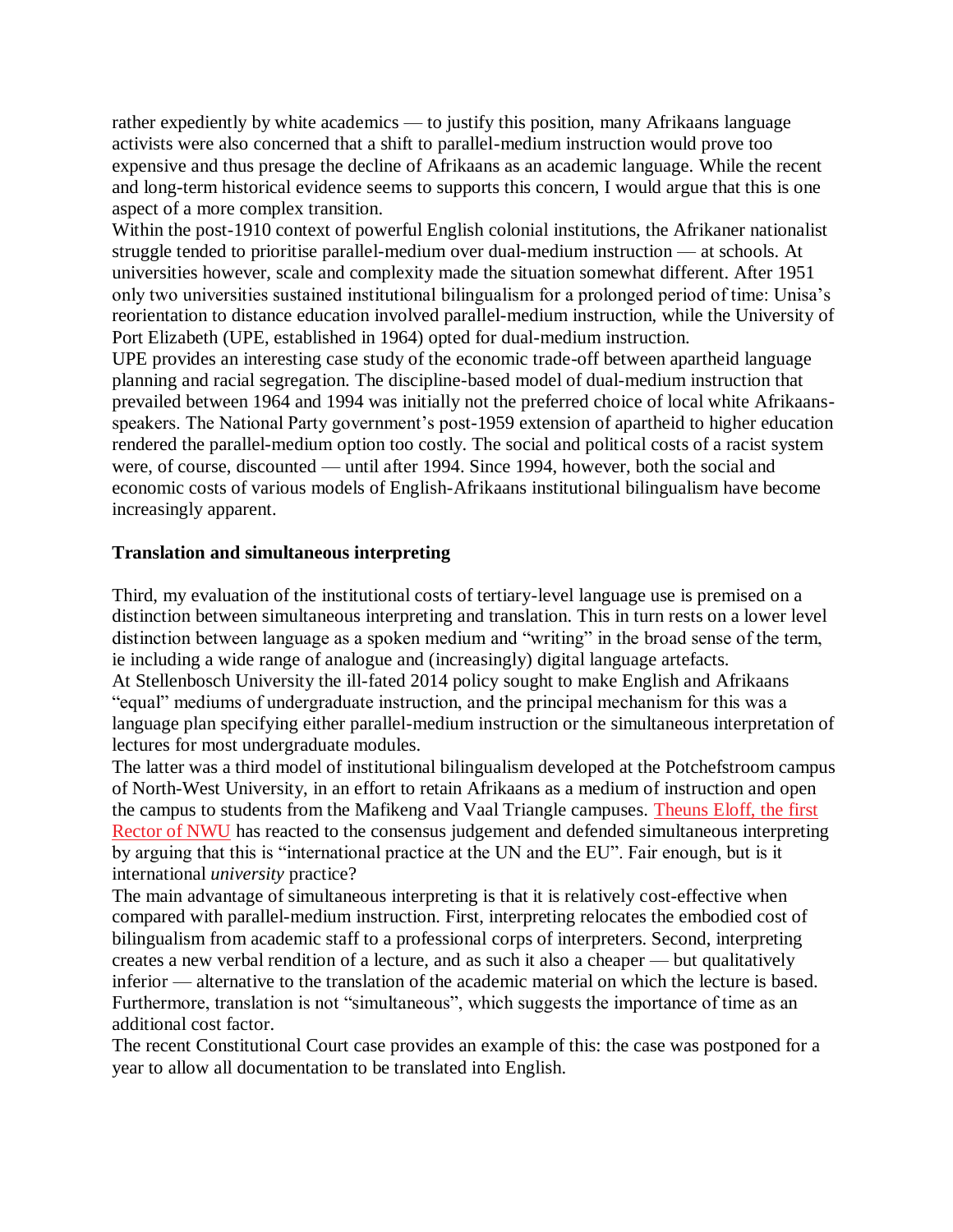Unlike simultaneous interpreting, translation has been pivotal to the development of translanguage equivalence in the numerous domains of science. Ironically, while translation has been the great capacitator of transnational science, the economics of translation presents one of the major barriers to "language equality". As the historian Michael Gordin has shown, translation was central to the post-World War II rise of English as the dominant language of science. The United States established new economies of scale with respect to translation (downgrading the social status of human translators in the process) and used these to systematically translate Soviet scientific journals.

There is an important historical correlation here, which speaks to the role of English in our emerging national class structure and the global stratification of higher education. The 20thcentury development of Afrikaans as a university-level medium of instruction coincided with the emergence of English as the dominant global medium of scientific publication. South African universities were part of this latter process and for this reason, institutional bilingualism was both a means of transitioning to Afrikaans (most of our universities began as Anglophone "colleges") and a process of benchmarking within a wider Anglophone environment.

Even at the height of apartheid, English universities consolidated the status of educational hotspots (in Cape Town, Johannesburg, Durban, Pietermaritzburg and Grahamstown) and white English speakers were culturally dominant within what was effectively a racialised parallelmedium higher education system. The post-1994 rise and decline of bilingual English-Afrikaans language planning models at historically Afrikaans universities must be situated within this wider historical context, which I have explored in a [recent academic article.](https://edu.uhk.cz/africa/index.php/ModAfr/article/view/263)

## **The rise and decline of post-1994 institutional bilingualism**

After 1994, university-based language planning — as both academic discourse and institutional practice — emerged by way of a fragile alliance between Afrikaans and African language interest groups. Both reacted to the tacit status given to English in the ANC-led nation-building project, but the unity of this alliance has been undermined by ambivalent government support, contextual differences between historically black and white institutions, and the growing national and international status of English. There has, however, also been an intrinsic problem: the manner in which language planners have tended to conceptualise the role of language in science. Afrikaner nationalism was not as successful at establishing Afrikaans as "a language of science" as is generally supposed. What was effectively institutionalised was not the "equality" of English and Afrikaans, but rather relatively equal access to an elite and bilingual *national* educational system for white English and Afrikaans speakers.

Consider these two statements, reflecting widely held sentiments:

"English is *the* global language of science" and "Afrikaans is *a* standardised scientific language." The italicised articles highlight a propensity to see discrete languages as conduits of science or knowledge more generally. The mistake is to assume that named languages are (equal) channels for scientific communication. What we call "languages" are rather the emergent products of communication. And at university level they are expensive products, ie more or less institutionalised in the particular use-contexts of the various domains of science and technology. The different models of institutional bilingualism that emerged at historically Afrikaans universities therefore reflect different institutional positions within the changing post-1994 university context. An institutional analysis runs against the grain of individualist explanations of the decline of university-level Afrikaans.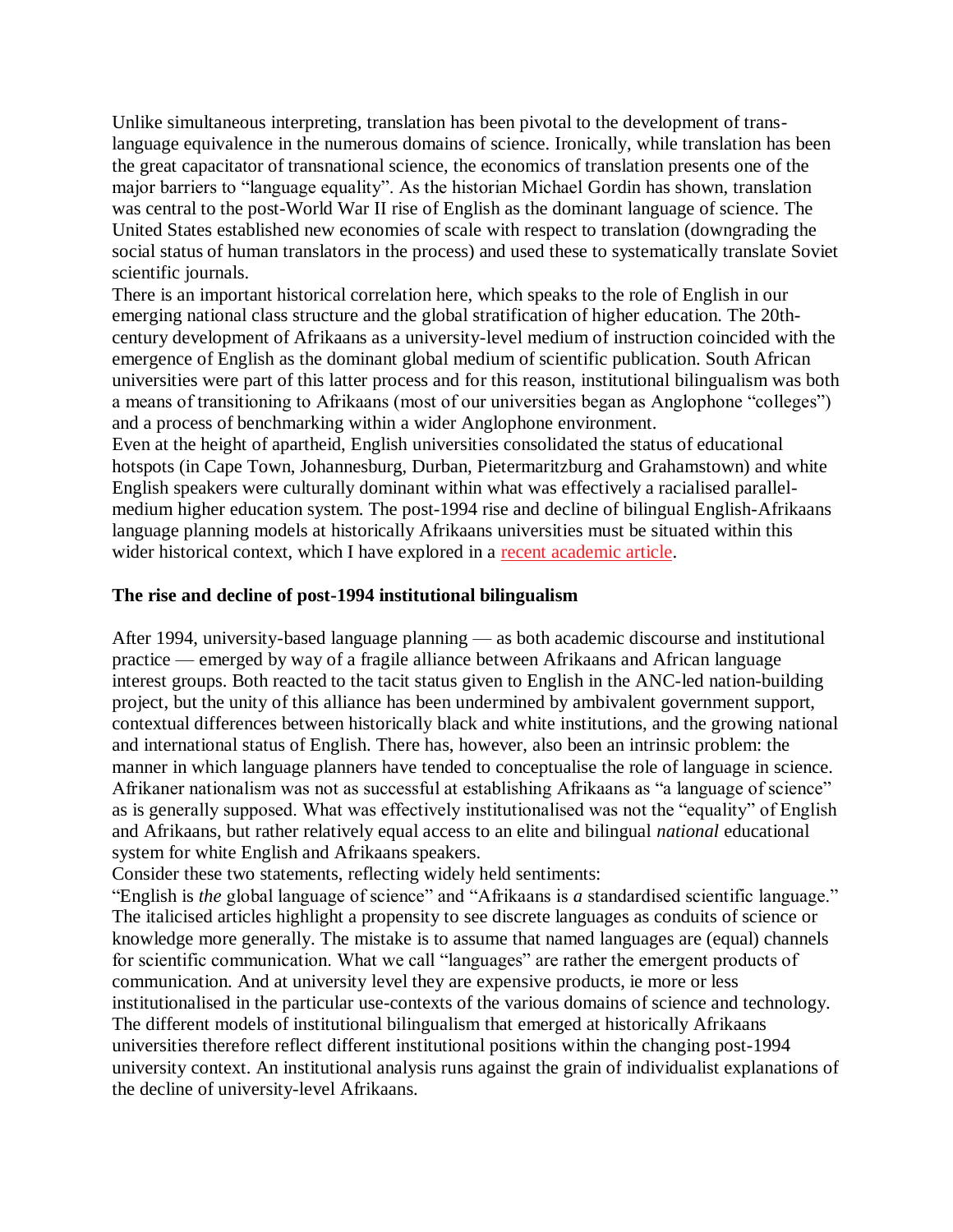This mode of thinking produces clear culprits: FW de Klerk, Roelf Meyer, Kader Asmal, Blade Nzimande and — of course — "the Rectors." In a recent article, Johann Rossouw argues that "Afrikaners often blame the ANC government, but this Anglicisation was mainly driven by Afrikaans rectors." There is some merit to this argument, if "Rectors" is used metonymically, to refer to universities and the local contexts in which they are embedded.

The 2002 national Language Policy for Higher Education effectively dis-established Afrikaans universities when it expressed concern "that some individuals have equated institutional responsibility for promoting Afrikaans as an academic medium to the establishment of "Afrikaans" universities. The notion of Afrikaans universities runs counter to the end goal of a transformed higher education system…". This was underpinned by the position adopted by the Rectors of the Historically Afrikaans Universities, ie "that the sustained development of Afrikaans should not be the responsibility of only some of the universities."

With hindsight it can be argued that — in their failure to defend the institutional status of Afrikaans — the Rectors exercised poor judgement. I nevertheless think that this ignores the systemic nature of the problem that Afrikaans universities faced: how to sustain Afrikaans in the face of the structural transformation of a racially fragmented post-apartheid system. Frederik van Zyl Slabbert had a sense of this, when in March 1999 he addressed a meeting of the Afrikaans Consultation Forum in Stellenbosch:

"I am somewhat confused as to whether we are speaking about the survival of universities or the survival of Afrikaans. I think issues that concern the survival of a particular university differ from those that have to do with the survival of Afrikaans as a language, and in this respect I would say that a university is one of the possible structures that can facilitate the survival of the language. Second, I agree with Neville [Alexander] that there are too many universities. One should remember that many of these universities were created in terms of the so-called homeland need, the consequence of which is that these universities would empty once the society was opened and people were free to choose which university they wished to attend." This comment was made before the tumultuous institutional mergers of 2002-2005. But it tacitly reflects the fact that the various Afrikaans interest groups were not simply striving to "save Afrikaans", in an abstract sense. At Afrikaans universities "language" tended to mask contrasting local-level interests and class positioning, which were channelled into various forms of institutional bilingualism.

#### **The 'costs' of racialised institutional bilingualism**

It should now be clear why I have shifted the emphasis from Afrikaans to institutional bilingualism. Within the domain of higher education, the decline of Afrikaans as a medium of instruction comes on the back of a more fundamental shift: the gradual erasure of the longstanding white institutional division between Afrikaans universities and what used to be called English liberal universities.

This is occurring within a wider context in which the division between historically white and black universities not only remains, but also overlaps a division between postgraduate-orientated and research-intensive institutions, and predominantly teaching institutions. Within this context, it strikes me that English plays both an integrating and a stratifying role. Given this paradoxical status, the potential advantages and opportunity costs of using other languages need to be considered carefully and context-specifically.